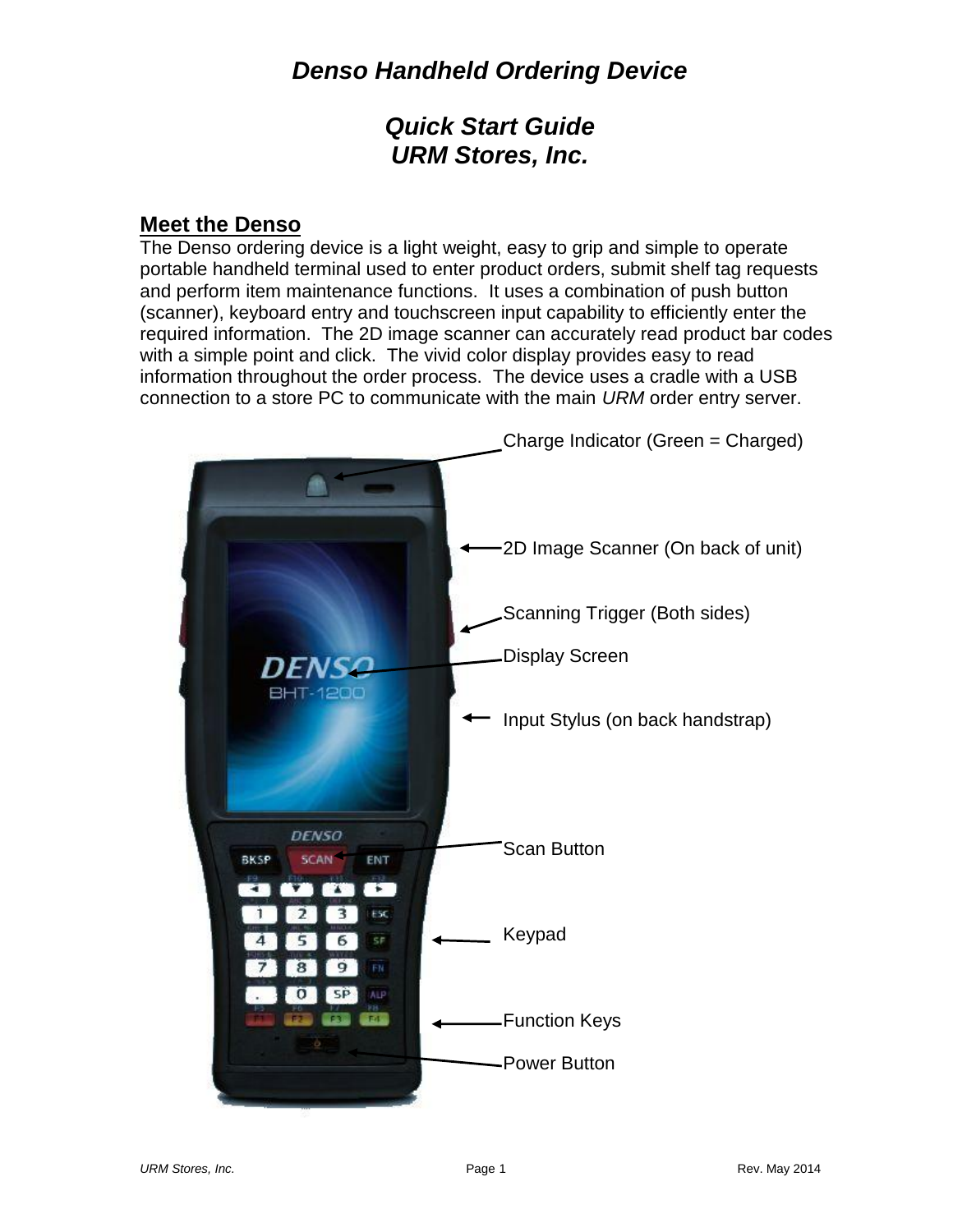### **Charging the Denso**

The Denso is charged by placing it in its cradle. The power light will be red when the unit is charging and turn to green when fully charged. The unit should be placed in the cradle any time it is not being used. The cradle also has a power light that should be green indicating the cradle is properly attached to its power supply and the power supply is plugged into an AC outlet.

#### **Powering the Unit On and Off**

To turn the unit on simply push the Power button located at the bottom of the numeric keyboard. The screen will activate. If the screen is in the battery saving dim mode simply tap the screen to brighten the display. It will dim automatically and the device will eventually power off after the unit has been idle for a set period of time to conserve battery life.

To turn the unit off hold down the Power button until the Shutdown screen shows on the display.

### **Starting the Order Entry Application**

Most of the time the Order Entry Application will already be active when the unit is powered on. The application is designed to return to the same screen it was on when last shut down. If for some reason the Order Entry application was exited prior to the last shutdown the unit will display the Windows screen with a blue background (see below). Tap twice on the [*URM]* icon to start the Order Entry application and the Main Menu for the Order Entry application will display.

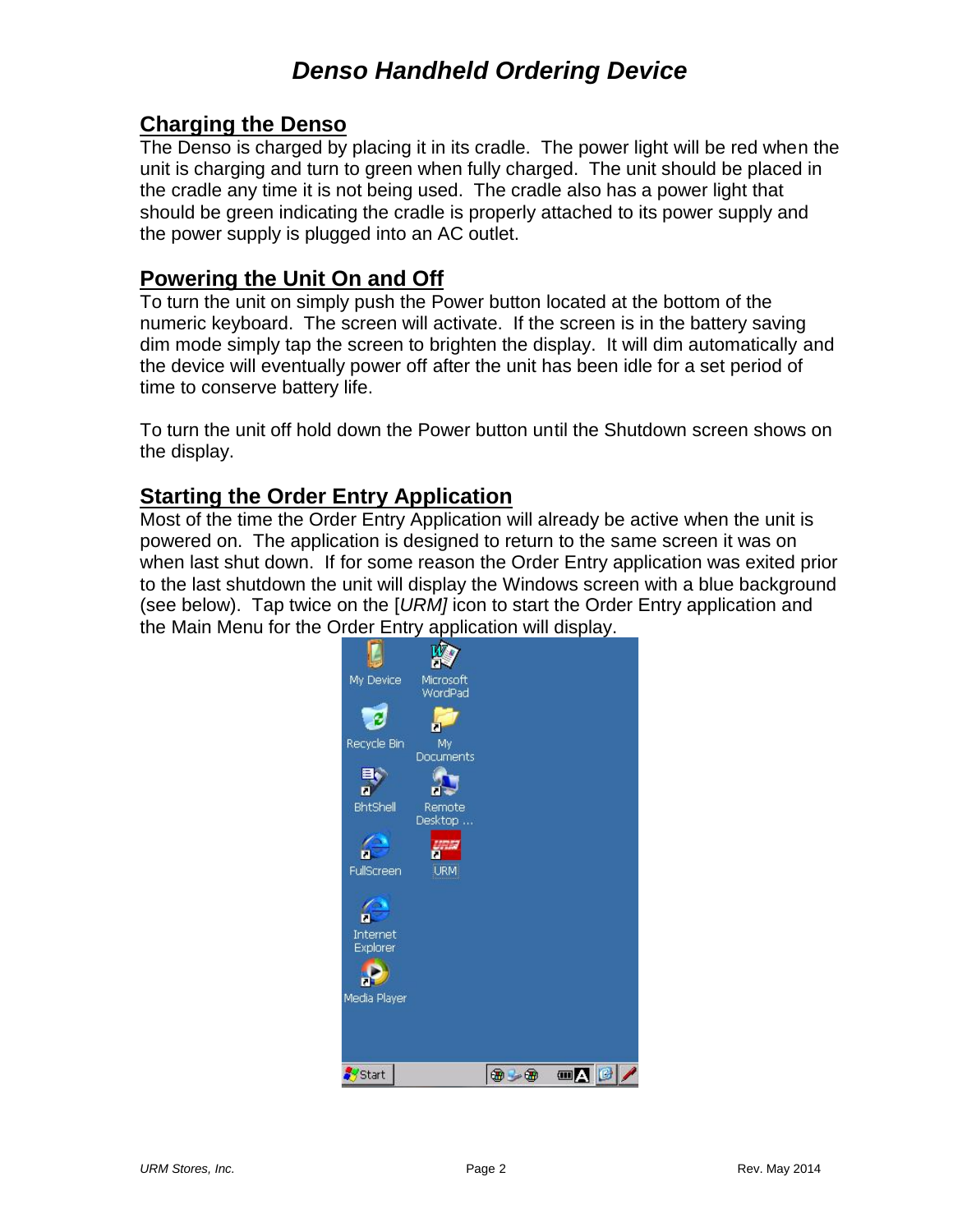### **Entering Data**

Data can be entered into the handheld terminal using a combination of the following methods:

- 1. Numeric Keypad The unit's physical keyboard contains numeric, function, navigation and special use keys. These keys can be pressed throughout the application to enter data on the screens.
- 2. Scanner Trigger Buttons The unit contains three buttons, one on each side and another on the top row of the keypad used to activate the image scanner when scanning barcodes.
- 3. Display Touchscreen Selections can be made and data can be entered using the unit's touchscreen display by either touching with your fingertip or tapping with the unit's stylus. Never use a sharp object such as a pen to enter data on the screen.

### **Ordering Items**

To start a new order:

- 1. From the Main Menu tap the [Orders] icon.
- 2. Tap [New Order].
- 3. Tap on the desired [Order Department] icon. This will be the department the items will be invoiced to.



- 4. Scan or key enter an item's order barcode or UPC code. The screen will display the item ordered.
	- a. To scan a barcode or UPC point the scanner at the barcode and press one of the red trigger buttons.
	- b. To key enter an item number enter the item's order number including the check digit on the numeric keypad and press the [ENT] key. If the check digit is unknown enter a zero for the check digit and the application will display a message showing the correct check digit.
	- c. To key enter a UPC enter the code on the numeric keypad and press the [ENT] key.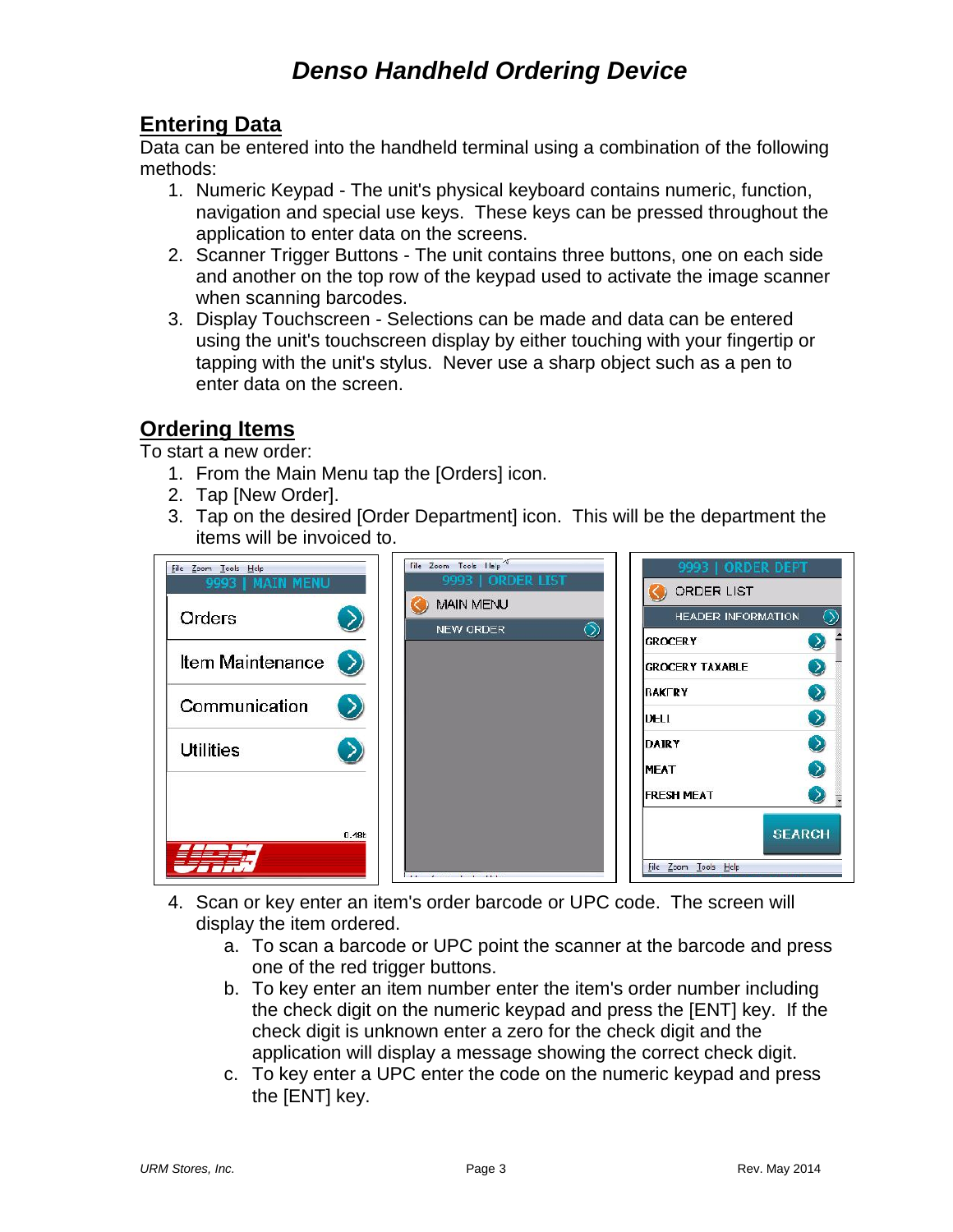- 5. To order additional quantities of an item:
	- a. Scan the item additional times equal to the number of cases desired.
	- b. Tap an existing item in the order list, enter the number of cases desired and tap the [SAVE] key.
- 6. To remove an item from an order tap the item on the Order List and tap [DELETE].

| 9993   ORD   GRO   05/14/14                                                                    | Die Zoom Loois Help<br>9993   ORD   GRO   05/14/14<br><b>DEPT</b>    |
|------------------------------------------------------------------------------------------------|----------------------------------------------------------------------|
| 0000123<br>GRO  <br>1.<br>ANGEL SOFT SINGLE<br>0/12 ROLL Cost \$27.21                          | GRO 0000113<br>2                                                     |
| GRO 0094194<br>1.<br>WE CHOPPED SPINACH.<br>24/10 OZ Cost \$21.21                              | <b>WF BATH TISSUE PS</b><br>24/4 ROLL<br>$P = 74$ 7PI<br>24/249/A/RC |
| GRO DOOD113<br>WE BATH TISSUE PS P-24 2P<br>$\overline{2}$<br><b>24/4 ROLL</b><br>Cost \$28.26 | COST: 28.26 CHG:<br><b>PRICE:</b>                                    |
|                                                                                                | <b>INAUTHORIZED</b>                                                  |
| 3 IIEM(S) E51:\$104.94<br>File Zonen Trenk Hole                                                | <b>DELETE</b><br><b>SAVE</b>                                         |

- 7. To Search for a specific item tap the Search icon **and search by one of** the following methods:
	- a. [Desc] Description. Use the virtual keyboard to enter a portion (at least three characters) of the items description and tap [Return].
	- b. [Item] Item number. Use the numeric keypad to enter a partial or full item number (without check digit) and press the [ENT] key.
	- c. [UPC] Item UPC. Use the numeric keypad to enter a partial or full UPC and press the [ENT] key.
	- d. From the resulting item list using one of the methods described above tap the item to be ordered or tap the [Item List] button to return to the order.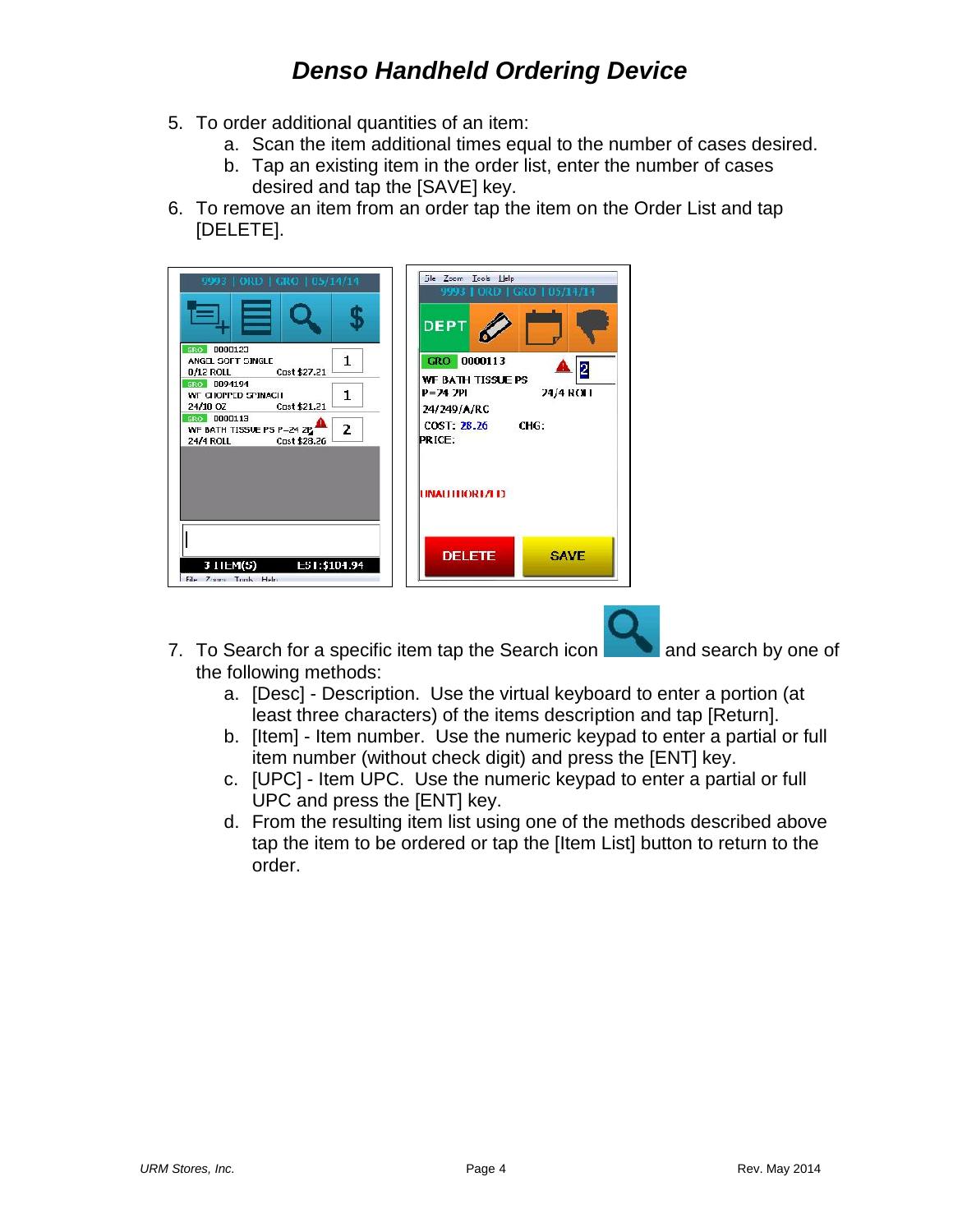| 9993   ORD   GRO   05/14/14                                                     | <b>ITEM SEARCH</b><br><b>ITEM LIST</b>                                           | <b>54 ITEMS RETURNED</b><br><b>SEARCH</b>                               |
|---------------------------------------------------------------------------------|----------------------------------------------------------------------------------|-------------------------------------------------------------------------|
| GRO 0000123                                                                     | <b>UPC</b><br><b>DESC</b><br><b>ITEM</b>                                         | 0020900<br>w<br>$\mathcal{D}$<br>TIDE 2X (1 N BR7 32 USE)<br>50 UZ/6    |
| ANGEL SOFT SINGLE<br>Cust \$27.21<br>8/12 ROLL<br>680 0094194                   | TYUI<br>$O$ $P$<br>$\Omega$<br>W <b>FR</b>                                       | w<br>0020917<br>$\bullet$<br>TIDE 2X COLDWATER 26 USE<br>50 OZ/6        |
| WE CHOPPED SPINACH<br>Cost \$21.21<br>24/10 OZ<br>GRO 0000113                   | $G$ $  $ $  $ $  $ $K$ $  $<br>$D$ $\Gamma$<br>S<br>$\mathbf{A}$                 | w<br>DO20918<br>$\left( \right)$<br>TIDE 2X COLDWATER 24LD<br>46.07/6   |
| $\overline{2}$<br>WE BATH TIGGUE PG P=24 2D<br>Cost \$20.26<br><b>24/4 ROLL</b> | $X$ $C$<br>$\mathbf{z}$<br><b>v</b><br><b>B</b> N M<br>$\prec$<br>$\overline{a}$ | w<br>luusuusu.<br>$\bullet$<br>TIDE 2X W/BLCH ORIG SNCT 48LD<br>92 OZ/4 |
|                                                                                 | #<br>space.<br>$\mathbf{r}$<br><b>return</b>                                     | w<br>0020921<br>TIDE ULT PWD 15 LOAD ORIG SCNT<br>20 0Z/15              |
|                                                                                 | Enter at least 3 characters/spaces.                                              | w<br>10020954<br>TIDE T-GO STAIN RMVR PN<br>$-1$                        |
| 3 <b>ITEM(S)</b><br>EST: \$104.94                                               | TIDE                                                                             | <b>ITEM LIST</b>                                                        |

### **Ordering a Shelf Tag**

Shelf tags can be ordered in one of two ways, either as a single request during the item order process (for missing or damaged tags) or in batch mode when requesting several tags outside the item order process such as replacing tags for an entire section of items. In either mode a specific type of tag (Base, TPR, Ad) can be ordered or all formats can be ordered.

To order a single tag during an item order:

1. From the Order Item List screen tap on the item a tag is being requested for.



- 2. On the Item Detail screen tap on the Tag icon
- 3. Tap on the icon to the right of the desired tag type and [SAVE] on the next screen. Tapping [ALL FORMATS] will produce a tag order for both a Regular tag and any Special Prices that are currently active.



 $\mathbf{\Omega}$ 

 $\mathcal{D}$ 

 $\odot$ 

 $\mathcal{D}$ 

 $\mathcal{D}$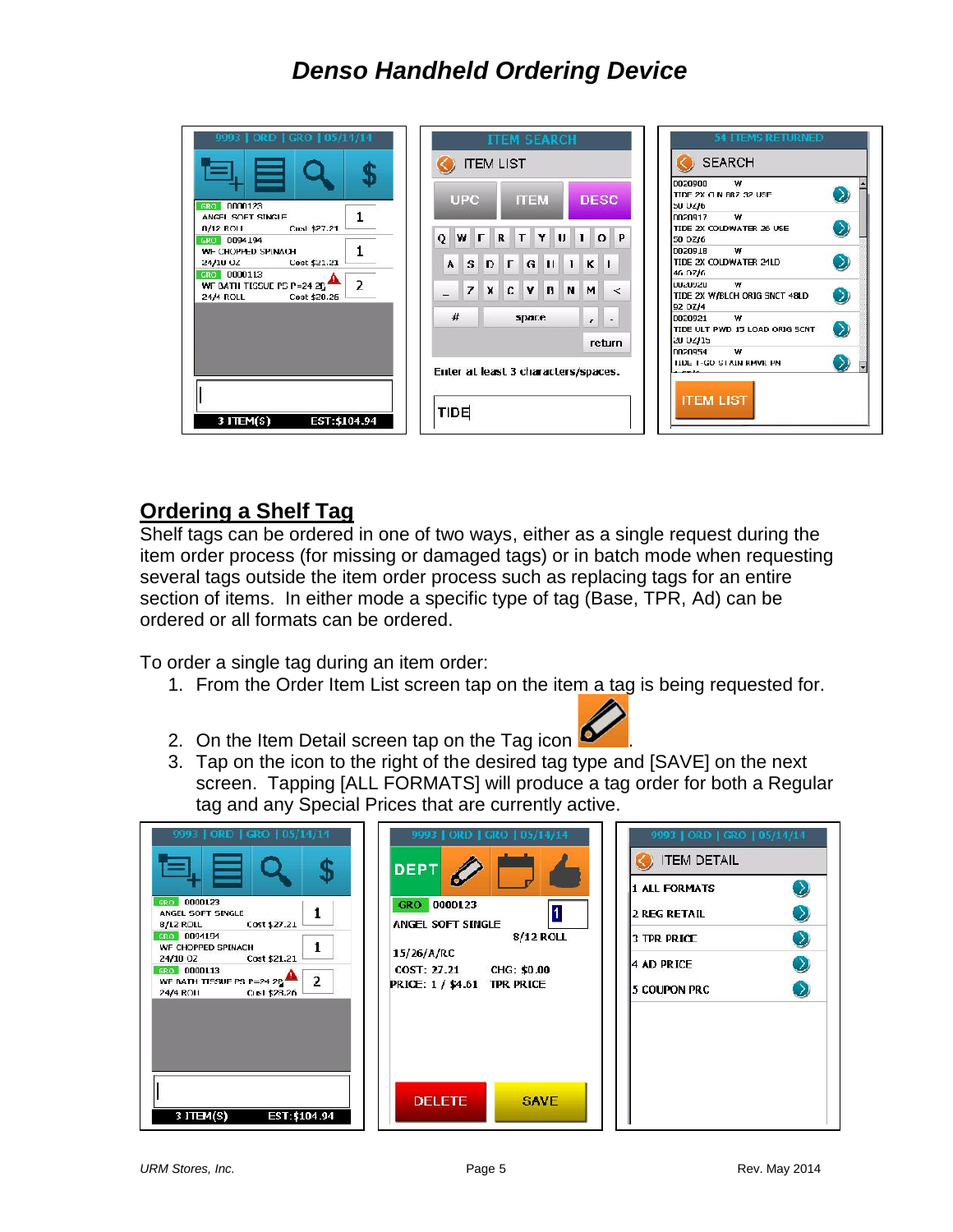4. After any tag has been ordered for an item the tag icon on the Item Detail screen will turn green to indicate the tag has been ordered.

To order tags in batch mode:

- 1. From the Main Menu tap [Item Maintenance].
- 2. Tap [Tag Request].
- 3. Tap the type of tag being requested.
- 4. Tags can be ordered by either scanning or key entering the item's barcode or UPC.

| 9993   MAIN MENU  | 9993   ITEM MAINTENANCE<br><b>MAIN MENU</b> | 9993   ORD   GRO   05/14/14<br><b>ITEM DETAIL</b>        |
|-------------------|---------------------------------------------|----------------------------------------------------------|
| Orders            | Item Authorization                          | $\left( \right)$<br><b>1 ALL FORMATS</b>                 |
| Item Maintenance  | $\left( \right)$                            | <b>2 REG RETAIL</b>                                      |
| Communication     | <b>Price Verify</b><br>$\sum$               | <b>3 TPR PRICE</b><br>$\rightarrow$<br><b>4 AD PRICE</b> |
| <b>Utilities</b>  | <b>Tag Request</b><br>$\left( \right)$      | 5 COUPON PRC                                             |
|                   | Retail Price Change<br>$\left( \right)$     |                                                          |
| 0.19 <sub>b</sub> | <b>Product Location</b><br>$\left( \right)$ |                                                          |

### **Item Authorization**

Some stores maintain a store item file consisting of items "authorized" to their price file. The Denso handheld terminal can be used to authorize items to the store's *RIMS* price file. Just like tag orders, this can be done in either single item mode or in a batch mode for a larger number of items. If the store is on *RIMS* POS Host support the store will have to assign a POS department to an item as part of the authorization process. If an item that is not authorized to the store's price file is ordered an alert will sound. The item can then be authorized but it is not necessary to authorize the item to order and receive it. The alert is informational only.

To authorize a single item during an item order:

1. When an unauthorized item is ordered an alert will sound and the alert icon

will be displayed next to the item.

- 2. Tap the item to bring up the Item Details screen.
- 3. The item is noted as not authorized by the Authorization (thumbs down) icon

 with an orange background color and the [UNAUTHORIZED] message in the notification area.

4. Tap the [AUTHORIZATION] icon.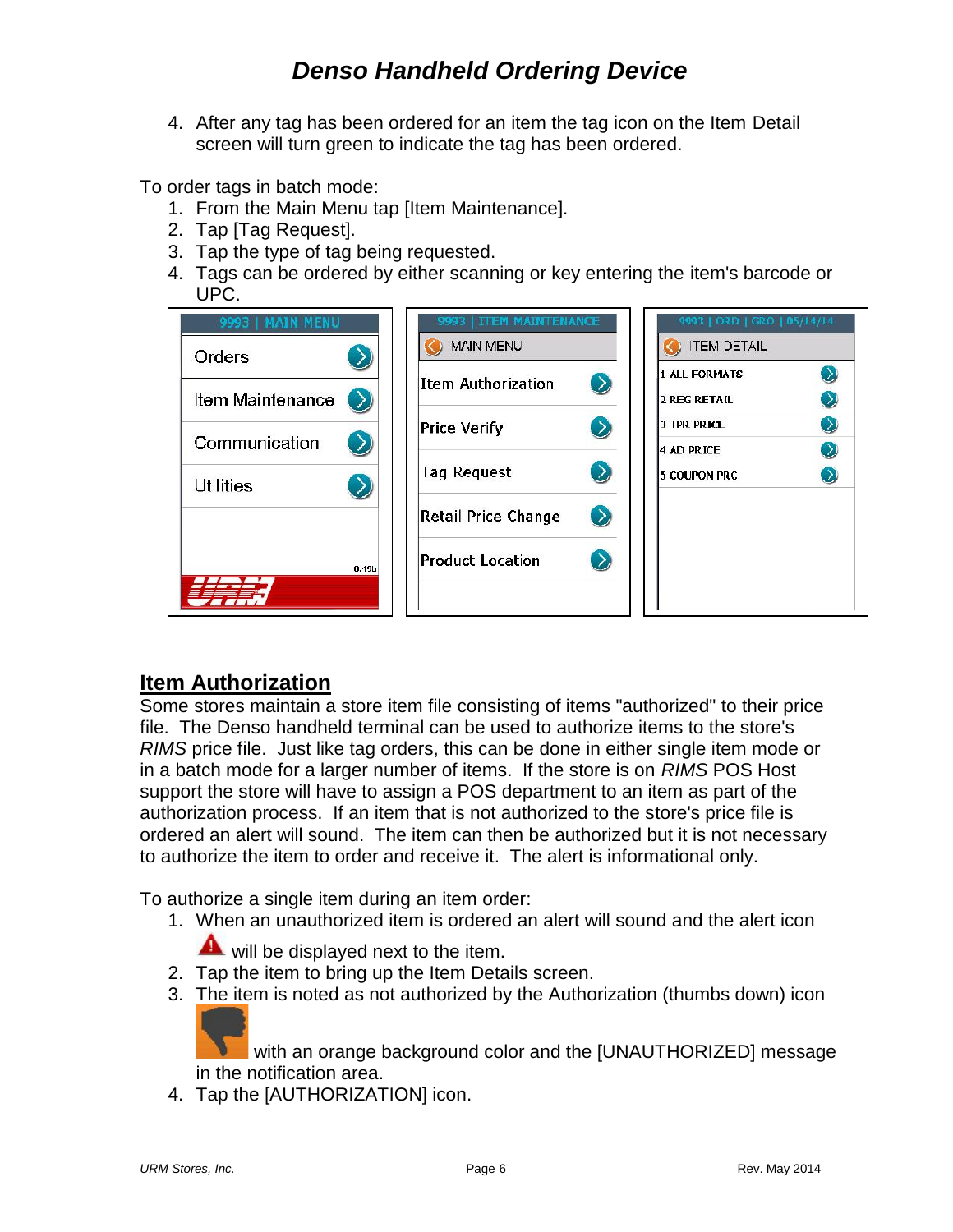- 5. Enter the item's:
	- a. Custom Price and Multiple (leave blank for Zone authorization).
	- b. POS department (for scanning stores).
	- c. Item Type (W=URM; D=DSD)
- 6. Tap [AUTHORIZE].
- 7. When returning to the Item Detail screen the Authorization icon will now be green indicating the item will be submitted for authorization during the next device transmission.

| 9993   ORD   GRO   05/14/14<br>0000116<br><b>GRO</b><br>MISSION CORN TACO SHELLS<br>Cost \$18.56<br>12/6.75<br>GRO 0000123<br>ANGEL SOFT SINGLE<br>Cust \$27.21<br>$B/12$ ROLL<br>GRO LIUVI194<br><b>WF CHOPPED SPINACH</b><br>Cost \$21.21<br>24/10 OZ<br>0000113<br>GRO  <br>-2<br>WF BATH TISSUE PS P-24 2P<br>Cost \$28.26<br>24/4 ROLL | 9993   ORD   GRO   05/14/14<br><b>DEPT</b><br>GRO 0000116<br>H<br>MISSION CORN LACO<br>12/6.75<br>SHELLS 18CT<br>28/10/C/RC<br>COST: 18.56<br>CHG:<br><b>PRICE:</b><br><b>SUBSTITUTE: 0000115</b><br>UNAU ILIORIZI D | 9993   ORD   GRO   05/14/14<br>0000116<br>AUI-<br><b>MISSION CORN TACO</b><br><b>SHELLS 18CT</b><br>12/6.75<br>28/10/C/RC<br>COST: 18.56<br>CHG:<br><b>PRICE:</b><br>MULI: $ 1 $<br><b>PRICL: 2.05</b><br><b>POS</b><br>010 - GROCERY NON TAX<br><b>DEPT</b><br><b>ITEM</b><br>I YPE |
|---------------------------------------------------------------------------------------------------------------------------------------------------------------------------------------------------------------------------------------------------------------------------------------------------------------------------------------------|----------------------------------------------------------------------------------------------------------------------------------------------------------------------------------------------------------------------|--------------------------------------------------------------------------------------------------------------------------------------------------------------------------------------------------------------------------------------------------------------------------------------|
| 151:\$123.50                                                                                                                                                                                                                                                                                                                                | <b>DELETE</b>                                                                                                                                                                                                        | Authorize                                                                                                                                                                                                                                                                            |
| 4 III M(S)                                                                                                                                                                                                                                                                                                                                  | <b>SAVE</b>                                                                                                                                                                                                          | Cancel                                                                                                                                                                                                                                                                               |

To authorize items in batch mode:

- 1. From the Main Menu tap [Item Maintenance].
- 2. Tap [Item Authorization].
- 3. Items can be authorized by either scanning or key entering the item's barcode or UPC.
- 4. Follow the Item Authorization procedures described above.